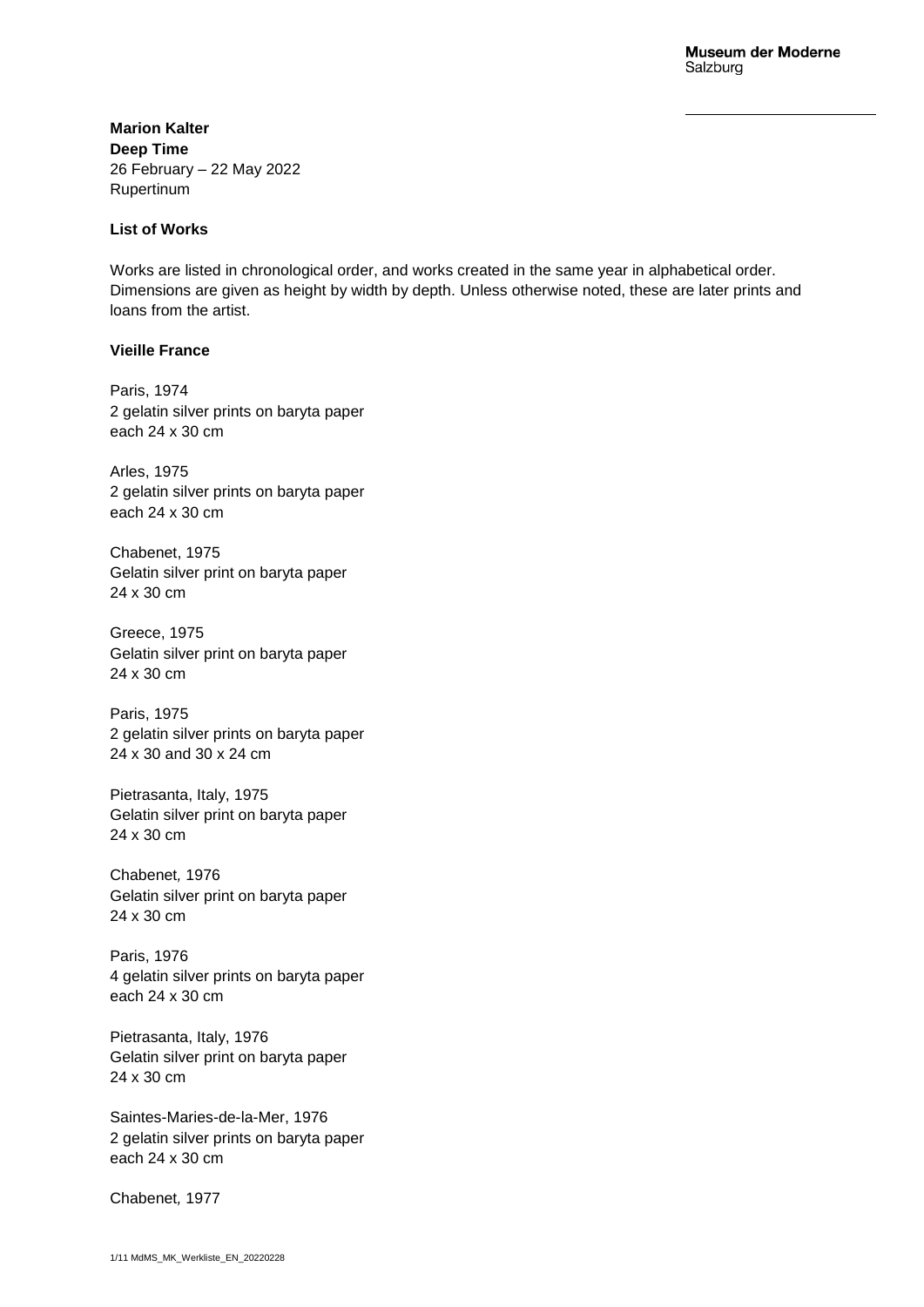Gelatin silver print on baryta paper 24 x 30 cm

Argenton-sur-Creuse*,* 1978 Gelatin silver print on baryta paper 24 x 30 cm

Chasseneuil, 1978 2 gelatin silver print on baryta paper each 24 x 30 cm

Romilly-sur-Seine*,* 1979 Gelatin silver print on baryta paper 24 x 30 cm

Saint-Marcel*,* 1981 Gelatin silver print on baryta paper 30 x 24 cm

Chabenet*,* 1982 Kodachrome pigment print 30 x 24 cm

Châteauroux, 1982 Gelatin silver print on baryta paper 24 x 30 cm

Paris, 1982 Gelatin silver prints on baryta paper 24 x 30 cm

Saint-Marcel, 1983 Gelatin silver print on baryta paper 24 x 30 cm

Chabenet*,* 1983 2 gelatin silver prints on baryta paper each 24 x 30 cm

Thenay*,* 1987 2 gelatin silver prints on baryta paper 24 x 30 and 30 x 24 cm

## **Les Rencontres de la photographie d'Arles**

Floris Neusüss makes photograms during a workshop*,* Arles, 1975 Gelatin silver print on baryta paper 30 x 40 cm

Class with Ralph Gibson, Arles, 1975 Gelatin silver print on baryta paper 30 x 40 cm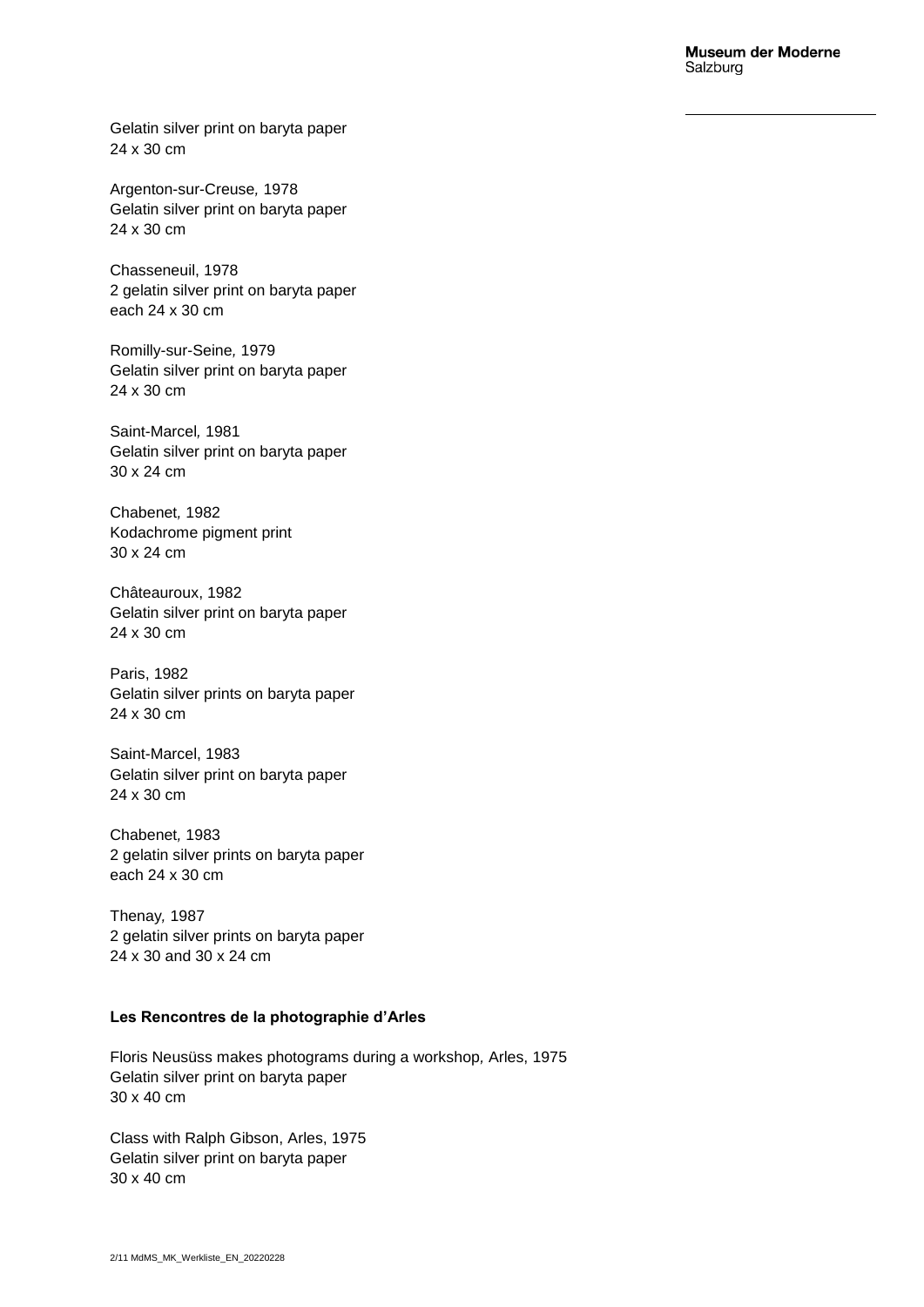Mary Ellen Mark, Arles, 1976 Gelatin silver print on baryta paper 40 x 30 cm

Self-portrait*,* Arles, 1976 5 gelatin silver prints on baryta paper each 30 x 40 cm

Workshop within Les Rencontres de la photographie d'Arles, Jean-Pierre Sudre's swimming pool, Lacoste, 1976 2 gelatin silver prints on baryta paper each 40 x 30 cm

Workshop Workshop within Les Rencontres de la photographie d'Arles with David Hurn, Guy Le Querrec and Will McBride, Jean-Pierre Sudre's swimming pool, Lacoste, 1976 Gelatin silver print on baryta paper 30 x 40 cm

Guy Le Querrec and Garry Winogrand at a workshop, Paris, 1982 Gelatin silver print on baryta paper 30 x 40 cm

Class with Verena von Gagern*,* Arles, 1984 Gelatin silver print on baryta paper 30 x 40 cm

### **Ted Joans & the Beats**

Shakespeare and Company bookshop, Paris, mid 1970s 2 gelatin silver prints on baryta paper 18 x 24 cm

Yves Buin and Richelle Dassin, Authouillet, 1974 Gelatin silver print on baryta paper 24 x 30 cm

Marion Kalter and Ted Joans, Morocco, 1974 Gelatin silver print on baryta paper 30 x 24 cm

Ted Joans, Paris, 1974 Gelatin silver print on baryta paper 30 x 24 cm

Ted Joans in Quartier Saint-Michel, Paris, 1974 Gelatin silver print on baryta paper 24 x 30 cm

Ted Joans, Juan-les-Pins, 1975 Gelatin silver print on baryta paper 30 x 24 cm

Ted Joans, Joyce Mansou and Nanos Valaoritis, Café La Promenade de Venus, Paris, 1975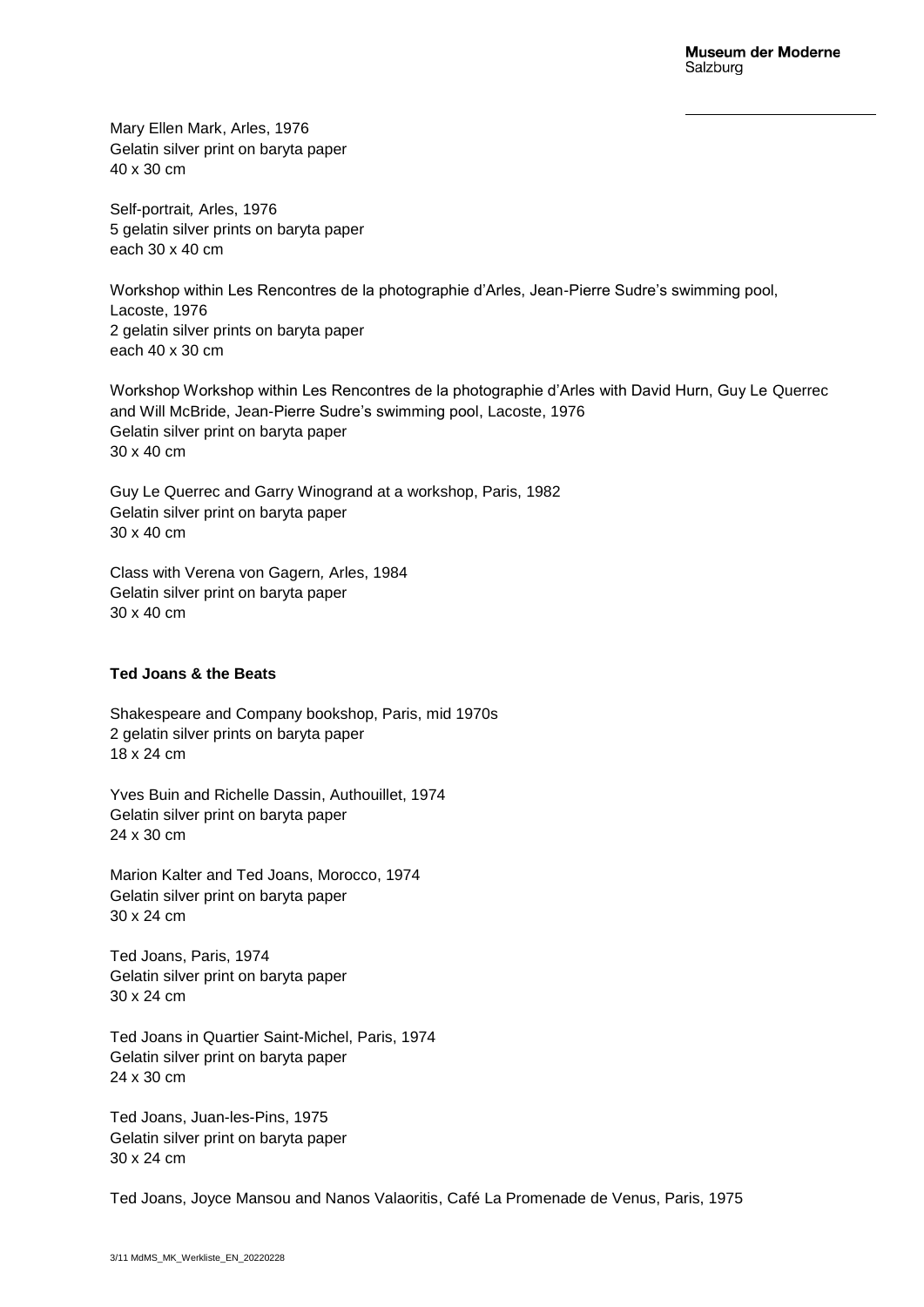Gelatin silver print on baryta paper 24 x 30 cm

Joyce Mansour, Régis Debray, Gabriel García Márquez, Carlos Fuentes after the opening of the exhibition of Alberto Gironella at the Françoise Tournié Gallery, Paris, 1975 Gelatin silver print on baryta paper 24 x 30 cm

Ted Joans and James Baldwin, Paris, 1976 Gelatin silver print on baryta paper 40 x 30 cm

James Baldwin, Archie Shepp and Ted Joans, Paris, 1976 Gelatin silver print on baryta paper 24 x 30 cm

James Baldwin, Ted Joans and Archie Shepp, Paris, 1976 Gelatin silver print on baryta paper 30 x 24 cm

William S. Burroughs, Paris, 1977 Gelatin silver print on baryta paper 30 x 40 cm

Brion Gysin, Les Bains Douches, Paris, 1978 Gelatin silver print on baryta paper 24 x 30 cm

Jean-Jacques Lebel, Steven Taylor, Allen Ginsberg and Peter Orlovsky, performance at the American Center, Paris, 1979 Gelatin silver print on baryta paper 30 x 24 cm

Michel Leiris at home, Paris, 1979 Gelatin silver print on baryta paper 30 x 24 cm

Steven Taylor, Allen Ginsberg and Peter Orlovsky, performance at the American Center, Paris, 1979 Gelatin silver print on baryta paper 30 x 24 cm

Gregory Corso in Saint Marks Church, New York City, 1981 Gelatin silver print on baryta paper 30 x 24 cm

John Giorno in Saint Marks Church, New York City, 1981 Gelatin silver print on baryta paper 24 x 30 cm

Lawrence Ferlinghetti, bookshop Village Voice, Paris, 1982 Gelatin silver print on baryta paper 30 x 24 cm

William S. Burroughs*,* Paris*,* 1983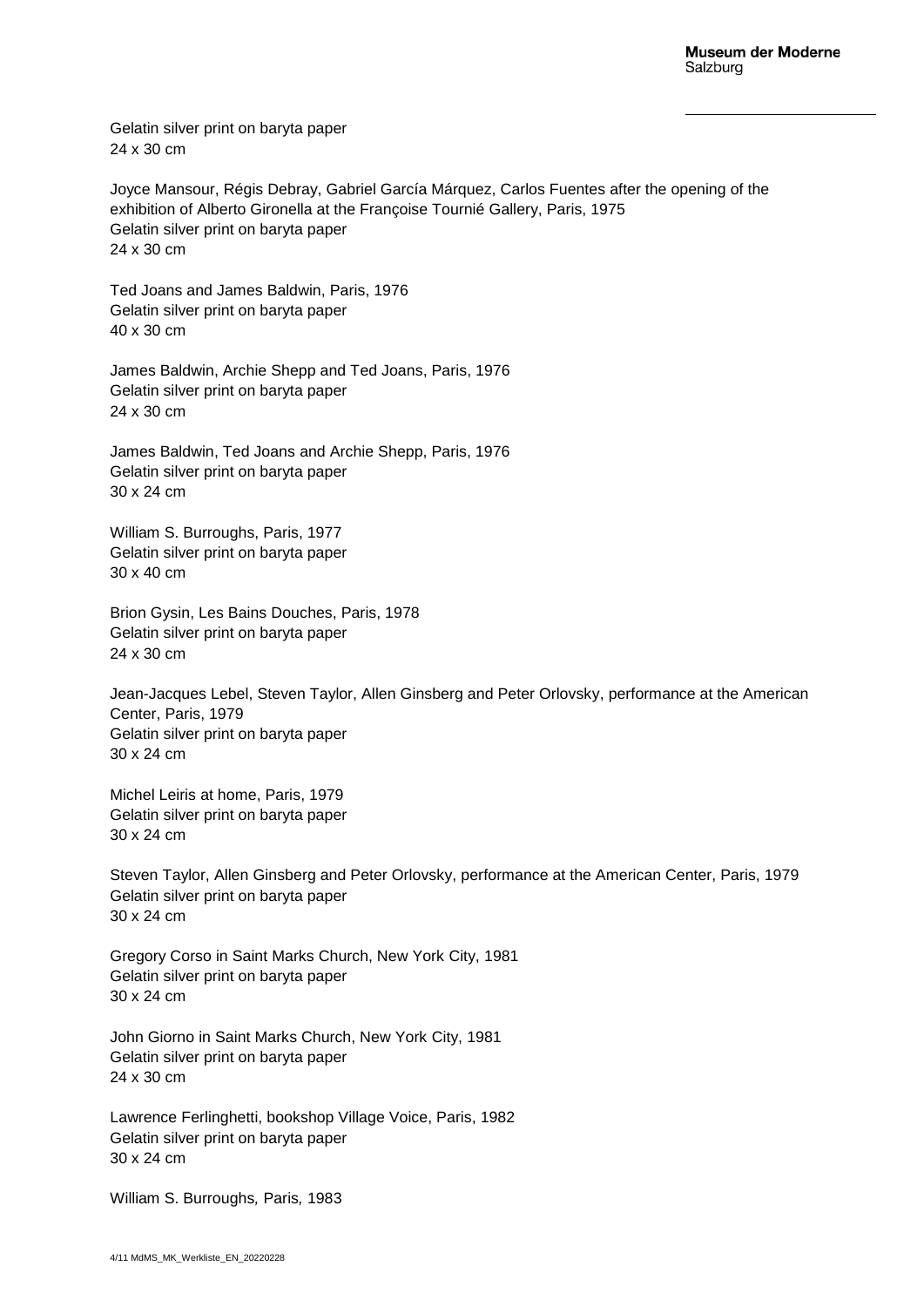Gelatin silver print on baryta paper 30 x 24 cm

Paul Bowles*,* Paris*,* 1991 Gelatin silver print on baryta paper 30 x 24 cm

### **Ephemera**

Elias Wilentz, Hg., *The Beat Scene,* with an introduction by Elias Wilentz, photographs by Fred McDarrah, New York: Corinth Books, 1960.

Letters from Ted Joans to Marion Kalter, August 2, 1974, January 9, 1975, Algeria 1975

Postcard from Ted Joans to Marion Kalter, n. d.

#### **Jazz**

Don Cherry, Little Eagle Eye Cherry, Ted Joans, Newport Jazz Festival, New York, 1974 Gelatin silver print on baryta paper 30 x 40 cm

Cecil Taylor*,* Juan-les-Pins*,* 1975 Gelatin silver print on baryta paper 30 x 40 cm

Charles Mingus, Juan-les-Pins*,* 1975 Gelatin silver print on baryta paper 40 x 30 cm

Charles Mingus, Dizzy Gillespie*,* Juan-les-Pins*,* 1975 Gelatin silver print on baryta paper 30 x 40 cm

Dizzy Gillespie*,* Juan-les-Pins*,* 1975 Gelatin silver print on baryta paper 30 x 40 cm

Elvin Jones*,* Juan-les-Pins*,* 1975 Gelatin silver print on baryta paper 30 x 40 cm

Ted Joans*,* Juan-les-Pins*,* 1975 Gelatin silver print on baryta paper 30 x 40 cm

Ted Joans and Marion Kalter*,* Juan-les-Pins*,* 1975 Gelatin silver print on baryta paper 30 x 40 cm

#### **HERSTORY**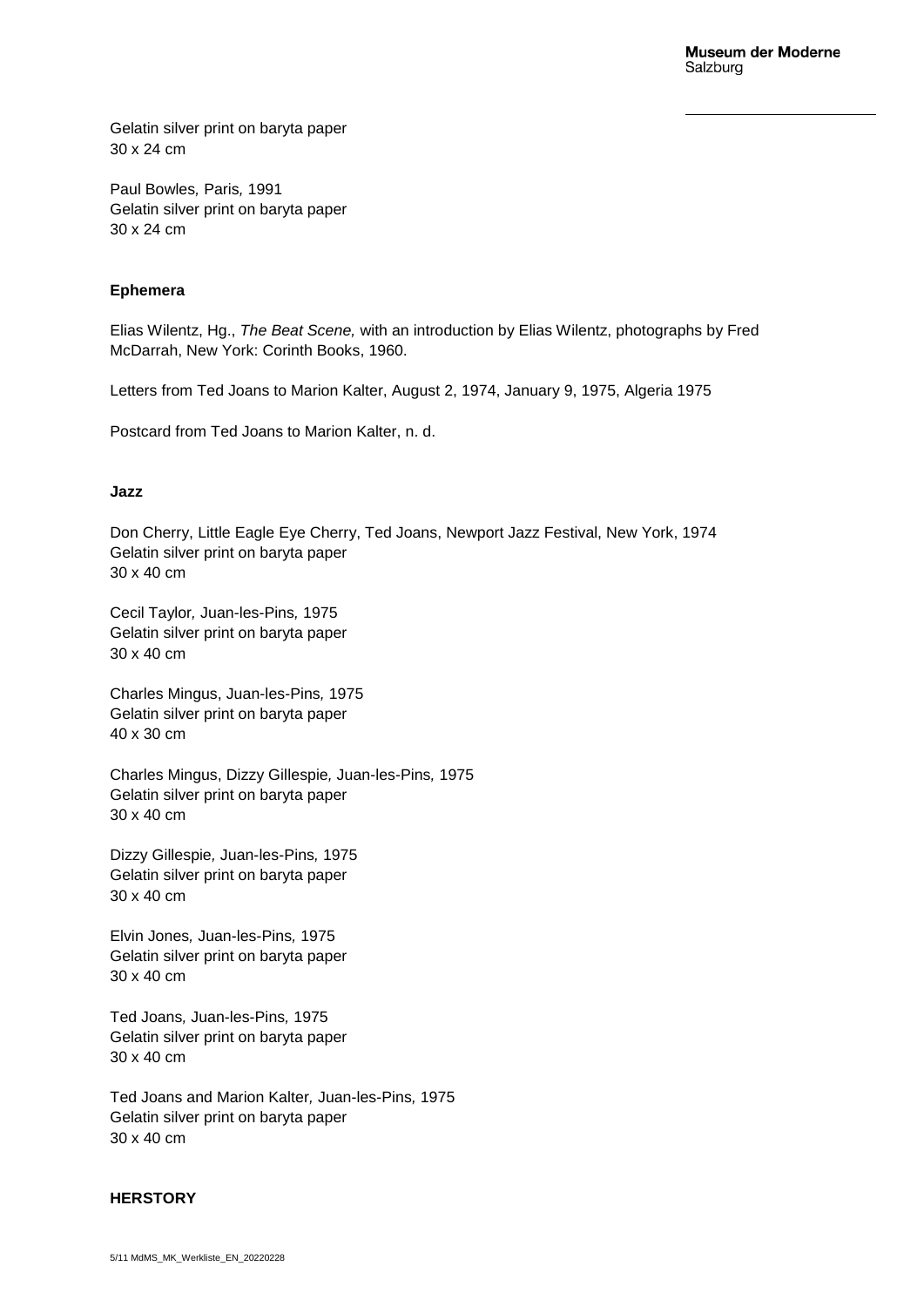Chabenet*,* 1977 2 gelatin silver prints on baryta paper 30 x 40 and 40 x 30 cm

Chabenet*,* 1978 7 gelatin silver prints on baryta paper each 30 x 40 cm

Chabenet*,* 1979 4 gelatin silver prints on baryta paper 30 x 40 and 40 x 30 cm

Paris*,* 1979 Gelatin silver print on baryta paper 30 x 40

Chabenet*,* 1981 2 gelatin silver prints on baryta paper 30 x 40

Paris*,* 1981 Gelatin silver print on baryta paper 30 x 40

Chabenet*,* 1983 3 gelatin silver prints on baryta paper 30 x 40 and 40 x 30 cm

Paris*,* 1983 Gelatin silver print on baryta paper 30 x 40

### **Cadavre Exquis**

Anaïs Nin, Shakespeare and Company bookshop, Paris, 1974 Gelatin silver print on baryta paper 40 x 30 cm

Pol Bury, Paris, 1975 Gelatin silver print on baryta paper 30 x 40 cm

Cecil Taylor, Fondation Maeght, Saint-Paul de Vence, 1975 Gelatin silver print on baryta paper 40 x 30 cm

Chantal Akerman, Paris, 1976 Gelatin silver print on baryta paper 40 x 30 cm

Francis Bacon, Claude Bernard Gallery, Paris, 1976 Gelatin silver print on baryta paper 30 x 40 cm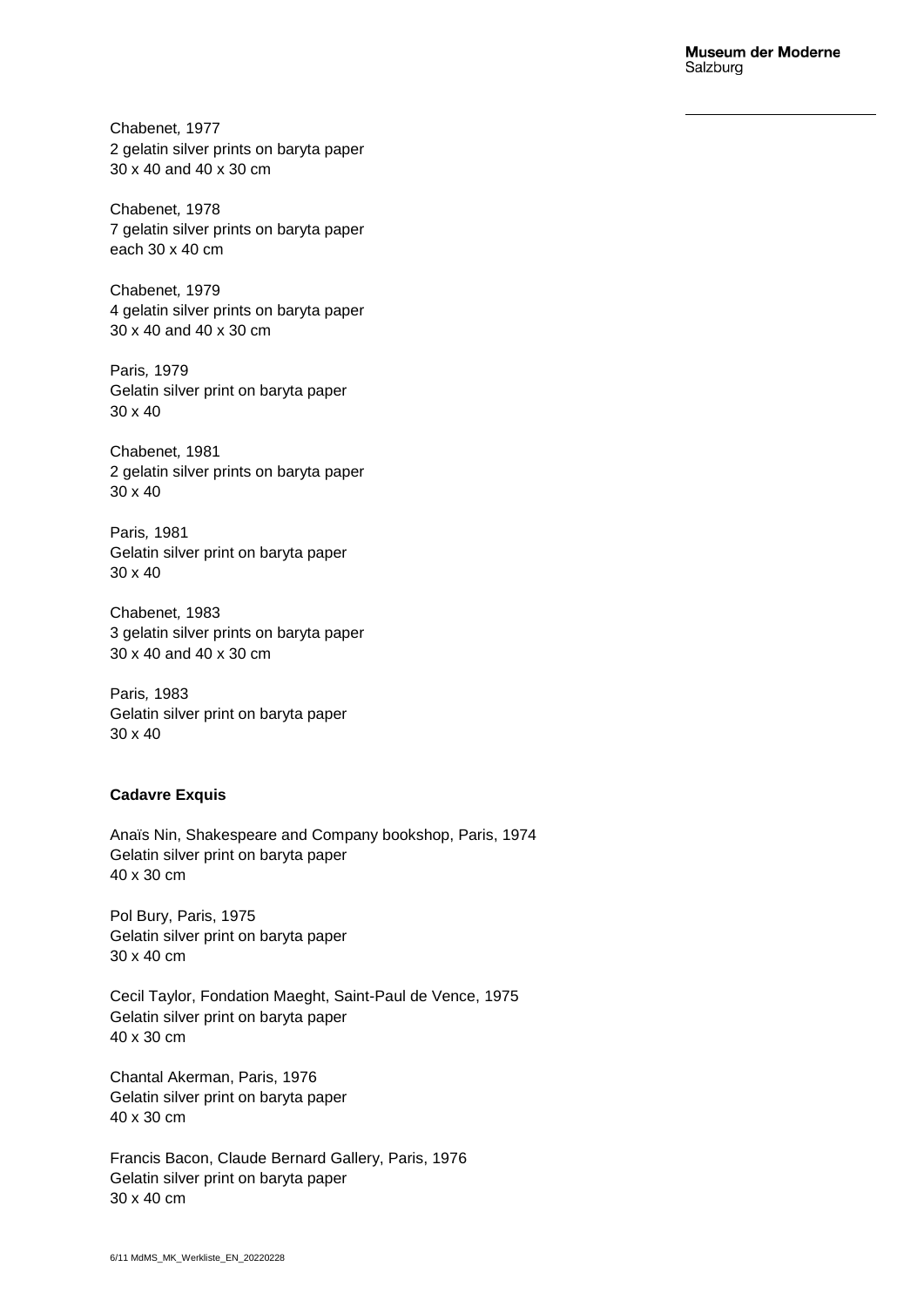Nadia Boulanger, Émile Naoumoff, Paris, 1977 Gelatin silver print on baryta paper 30 x 40 cm

Shirley Goldfarb, Paris, 1977 Gelatin silver print on baryta paper 40 x 30 cm

Lynn Hershman Leeson, Paris, 1977 Gelatin silver on baryta paper 30 x 40 cm

Joyce Mansour, Paris, 1977 Gelatin silver print on baryta paper 40 x 30 cm

Annette Messager, Paris, 1977 Gelatin silver print on baryta paper 40 x 30 cm

Joan Mitchell, Vétheuil, 1977 Gelatin silver print on baryta paper 30 x 40 cm

Meret Oppenheim, Paris, 1977 Gelatin silver print on baryta paper 30 x 40 cm

Mimi Parent, Paris, 1977 Gelatin silver print on baryta paper 30 x 40 cm

Agnès Varda, Paris, 1977 Gelatin silver print on baryta paper 30 x 40 cm

Andy Warhol, Alain Pacadis, Samia Saouma Gallery, Paris, 1977 Gelatin silver print on baryta paper 40 x 30 cm

Gina Pane, Paris, 1978 Gelatin silver print on baryta paper 40 x 30 cm

Berenice Abbott, Gisèle Freund, Zabriskie Gallery, Paris, 1979 Gelatin silver print on baryta paper 40 x 30 cm

Roland Barthes, Paris, 1979 Gelatin silver print on baryta paper 30 x 40 cm

Michel Leiris, Paris, 1979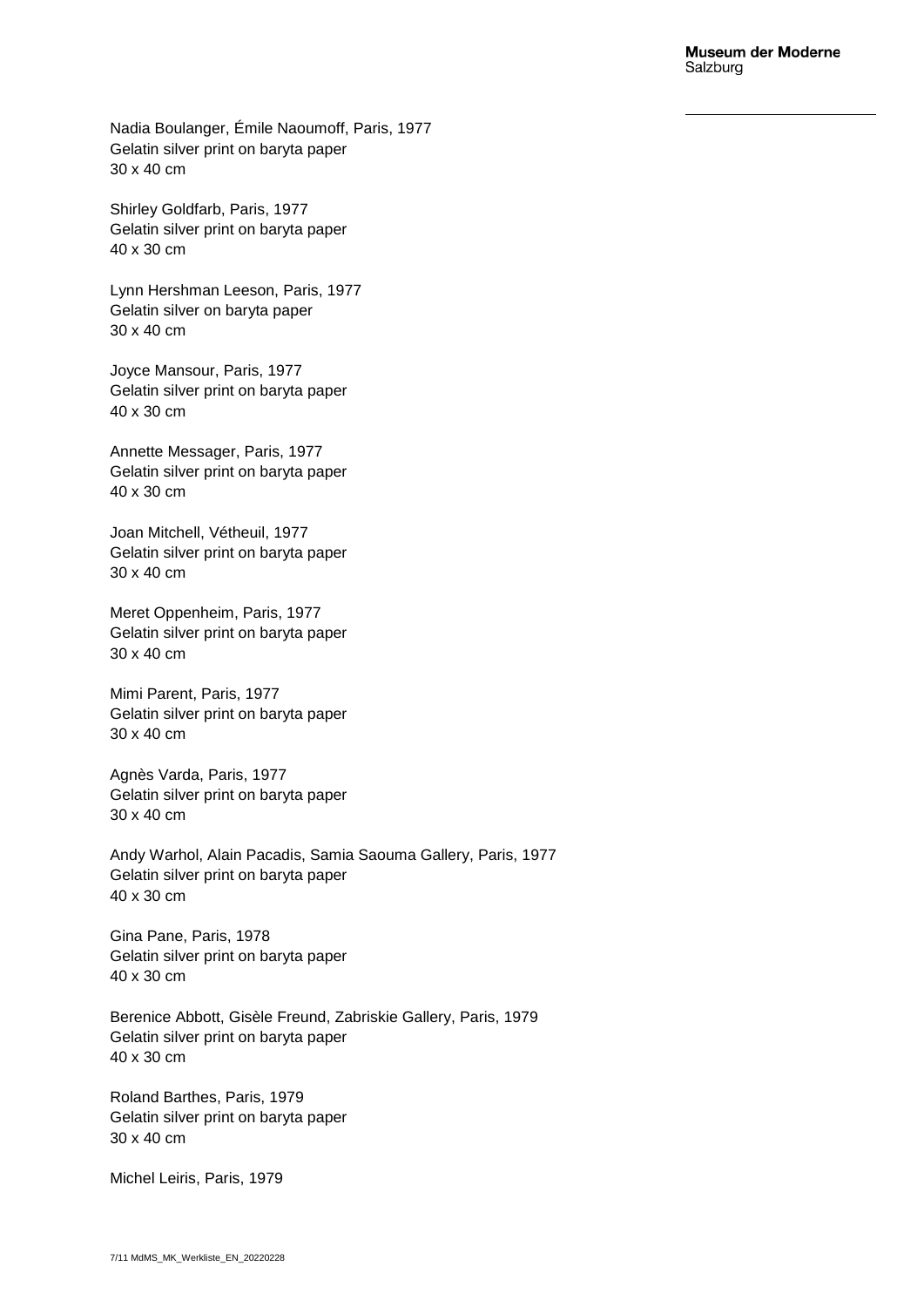Gelatin silver print on baryta paper 30 x 40 cm

Eric Rohmer, Paris, 1979 Gelatin silver print on baryta paper 30 x 40 cm

Susan Sontag, Paris, 1979 Gelatin silver print on baryta paper 40 x 30 cm

John Cage at Dorothea Tanning, Paris, 1981 Gelatin silver print on baryta paper 30 x 40 cm

Marguerite Duras, Yann Andréa, Paris, 1981 Gelatin silver print on baryta paper 40 x 30 cm

Claude Lévi-Strauss, Paris, 1981 Gelatin silver print on baryta paper 40 x 30 cm

Letizia Battaglia and Franco Zecchin, Palermo, 1982 Gelatin silver print on baryta paper 40 x 30 cm

Emil Cioran, Paris, 1982 Gelatin silver print on baryta paper 30 x 40 cm

Jacques-Henri Lartigue, Charlotte Rampling, Paris, 1982 Gelatin silver print on baryta paper 30 x 40 cm

Lotte Eisner, Paris, 1983 Gelatin silver print on baryta paper 40 x 30 cm

Pierre Boulez, Ensemble intercontemporain, IRCAM (Institut de recherche et coordination acoustique/musique), Paris, 1984 Gelatin silver print on baryta paper 40 x 30 cm

Ernő Goldfinger, London, 1984 Gelatin silver print on baryta paper 30 x 40 cm

Martha Graham, Opéra national de Paris, Paris, 1984 Gelatin silver print on baryta paper 30 x 40 cm

Nelly Kaplan, Avignon, 1984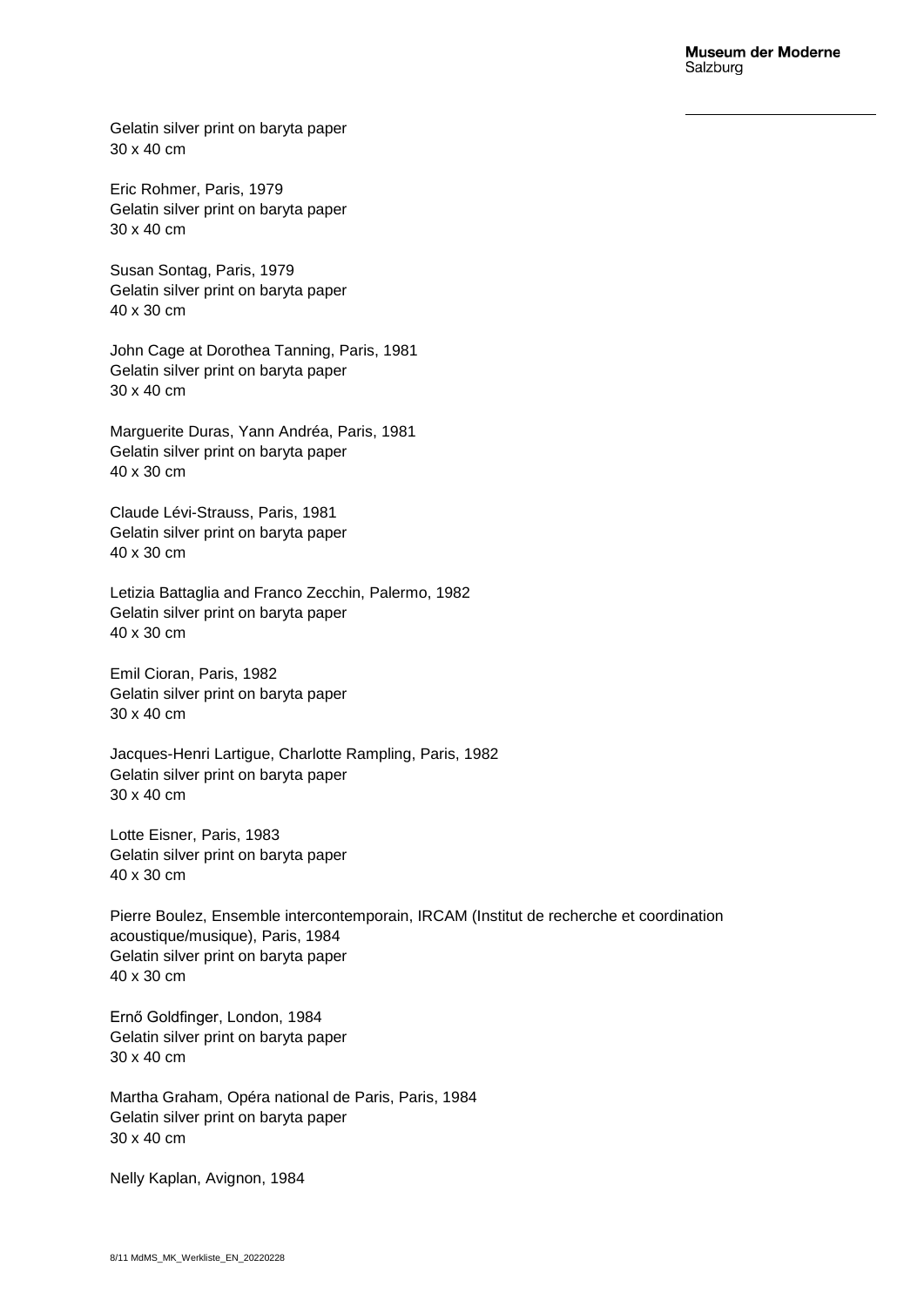Gelatin silver print on baryta paper 40 x 30 cm

Iannis Xenakis with polytope model, Paris, 1984 Gelatin silver print on baryta paper 30 x 40 cm

Iannis Xenakis' work table, Paris, 1984 Gelatin silver print on baryta paper 30 x 40 cm

In front of the festival hall, Salzburg, 1984 Gelatin silver print on baryta paper 30 x 40 cm

Emmanuel Levinas, Paris, 1985 Gelatin silver print on baryta paper 30 x 40 cm

Luigi Nono, Hans Peter Haller, IRCAM (Institut de recherche et coordination acoustique/musique), Paris, 1985 Gelatin silver print on baryta paper 30 x 40 cm

Visitor Salzburg Festival, Salzburg, 1995 Gelatin silver print on baryta paper 40 x 30 cm

Karlheinz Stockhausen, Salzburg, 1995 Gelatin silver print on baryta paper 30 x 40 cm

Robert Wilson, Paris, 1995 Gelatin silver print on baryta paper 30 x 40 cm

Leonora Carrington, Mexico City, 1997 Gelatin silver print on baryta paper 40 x 30 cm

Charlotte Perriand, Paris, 1998 Gelatin silver print on baryta paper 30 x 40 cm

Pina Bausch, Avignon, 2000 Gelatin silver print on baryta paper 40 x 30 cm

Claudio Magris, Café San Marco*,* Trieste, 2009 Gelatin silver print on baryta paper 40 x 30 cm

### **Deep Time**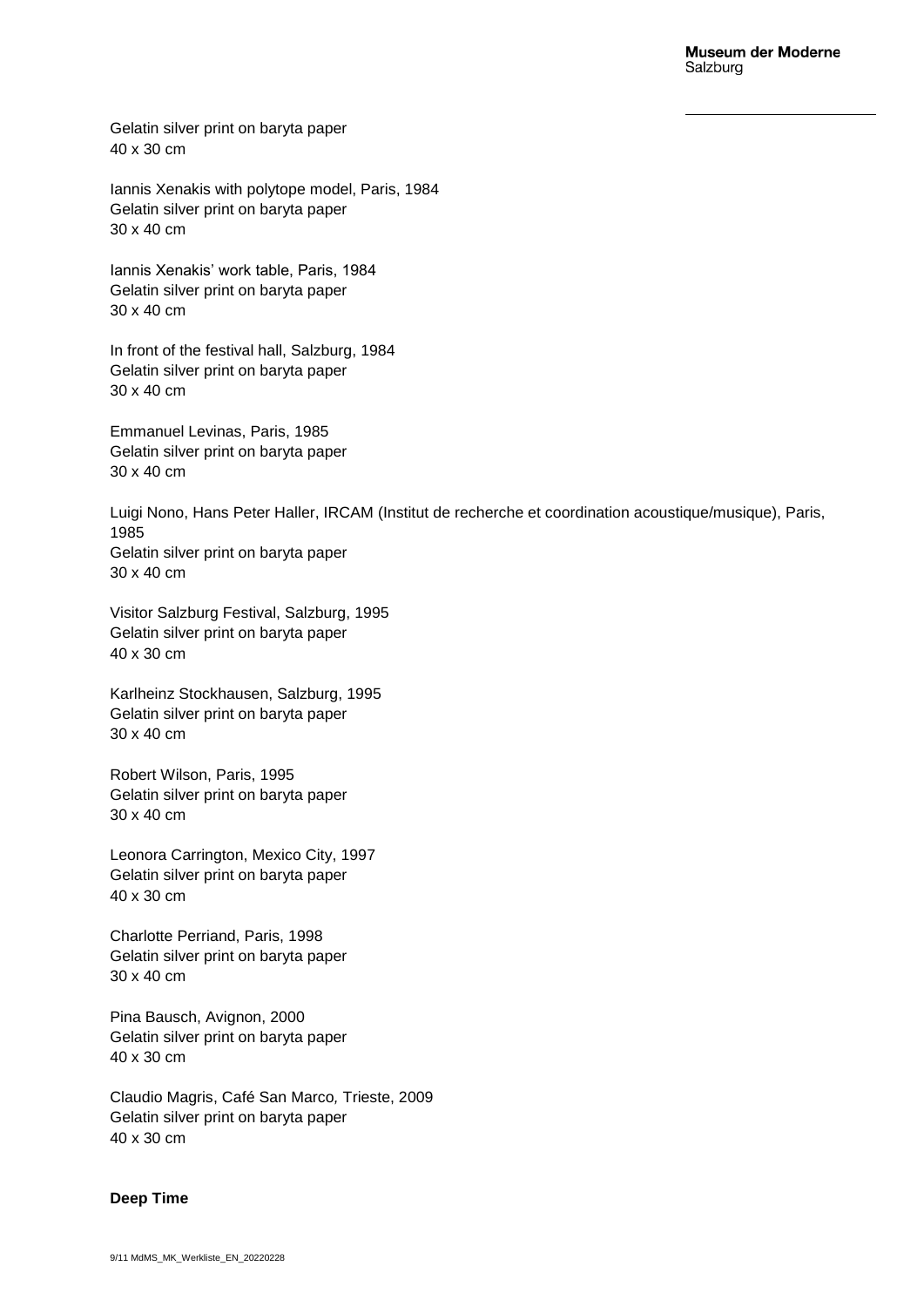Elisabeth and Karl Kalter, Washington D.C., 1953/2015 Pigment print from Kodachrome 21.5 x 31 cm Austrian Federal Photography Collection at the Museum der Moderne Salzburg

Elisabeth Kalter, Washington D.C., 1953/2015 Pigment print from Kodachrome 59 x 39 cm Austrian Federal Photography Collection at the Museum der Moderne Salzburg

Saint Helier, Jersey, 1959 6 gelatin silver prints on baryta paper each 13 x 13 cm

Mount St. Michel photographed from small plane on way to Jersey (photo by Elisabeth Kalter), 1959 Gelatin silver print on baryta paper 40 x 30 cm

Chabenet (photo by Elisabeth Kalter), 1966 2 gelatin silver prints on baryta paper each 40 x 30 cm

Elisabeth Kalter with her mother, Chabenet, 1966 Gelatin silver print on baryta paper 30 x 40 cm

Heidelberg, 1974 2 gelatin silver prints on baryta paper 30 x 40 cm

Saline, Bad Kreuznach, 1975 Gelatin silver print on baryta paper 30 x 40 cm

Heidelberg, 1976 2 gelatin silver prints on baryta paper each 30 x 40 cm

Karl Kalter in his office, Heidelberg, 1978 Gelatin silver print on baryta paper 30 x 40 cm

Chabenet, 1979 Gelatin silver print on baryta paper 30 x 40 cm

Karl Kalter, carnival, Munich, 1995 Gelatin silver print on baryta paper 30 x 40 cm

On the Nahe River*, Bad Kreuznach*, 2003 Gelatin silver print on baryta paper 30 x 30 cm